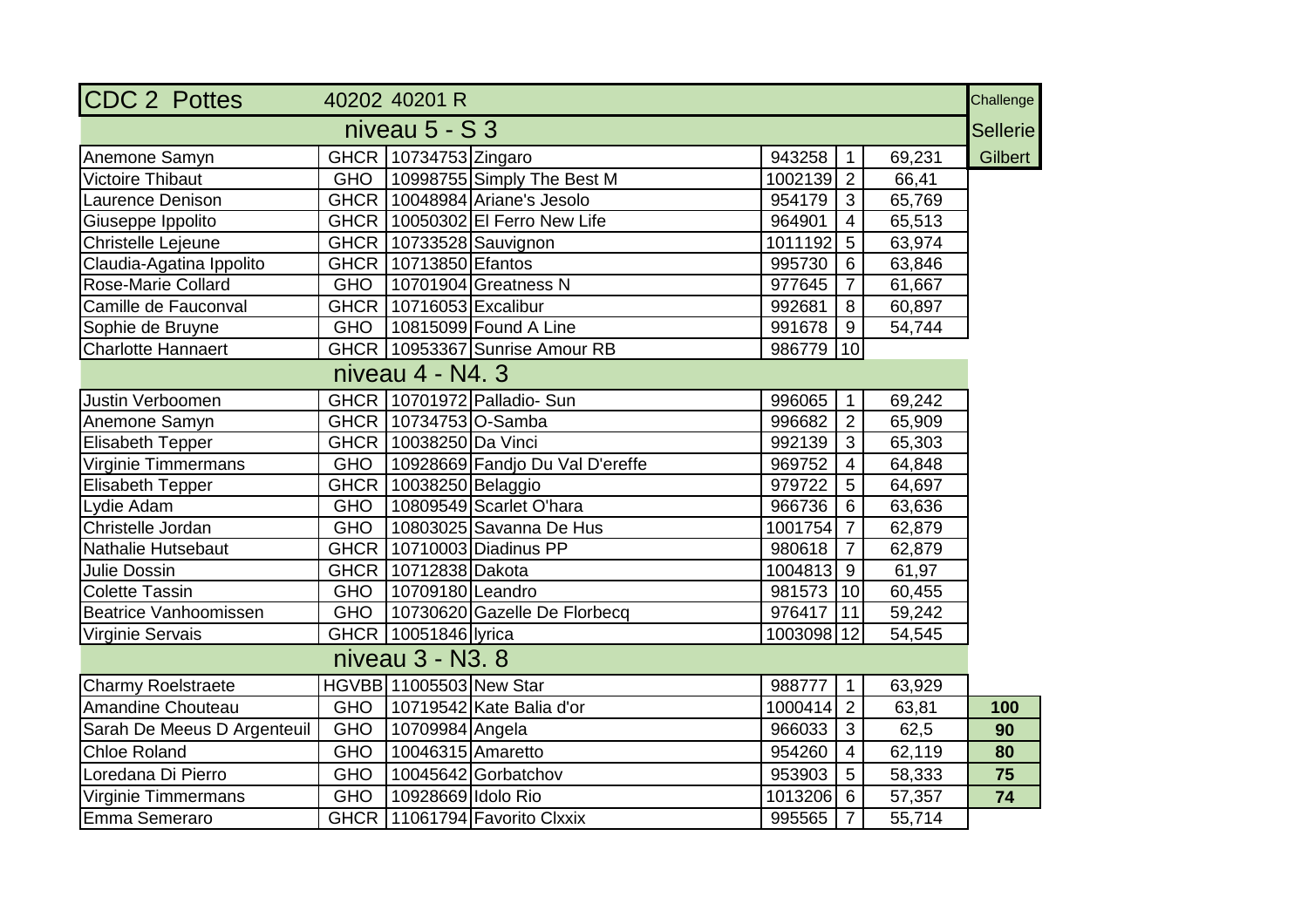| Gaelle Faucon           |            |                           | GHO 10797027 Con dios du Vadoime    | 992897     | 8 <sup>1</sup>  | 54,619 | 73  |
|-------------------------|------------|---------------------------|-------------------------------------|------------|-----------------|--------|-----|
| Manon Derbaix           |            | GHCR   10810153 Gloverton |                                     | 998431     | 9               |        |     |
| niveau 3 - N2, 4        |            |                           |                                     |            |                 |        |     |
| Manon Derbaix           |            | GHCR 10810153 Gloverton   |                                     | 998431     | $\overline{1}$  |        |     |
| niveau 2 - N2. 4        |            |                           |                                     |            |                 |        |     |
| Sylvia Chabot           | <b>GHC</b> | 10703376 renata           |                                     | 1001360 1  |                 | 67,097 |     |
| <b>Mylene Florin</b>    | <b>GHO</b> |                           | 10098740 Zandokan                   | 1006997    | $\overline{2}$  | 66,935 | 100 |
| Anne Laure Andry        | <b>GHO</b> |                           | 10924275 IsmÃee du Beaupre          | 993350     | 3               | 64,839 | 90  |
| <b>Sarah Colinet</b>    | <b>GHC</b> |                           | 10061471 Wannabee Cup               | 935164     | $\overline{4}$  | 64,677 |     |
| Maxime Pradolini        | <b>GHO</b> | 10981230 Mike             |                                     | 961516     | $5\phantom{.0}$ | 62,903 | 80  |
| Hanna Pirrello          | <b>GHO</b> |                           | 11057538 Firefly Bournon Bell       | 998520     | $6\phantom{1}$  | 61,774 | 75  |
| <b>Nathalie Volvert</b> | <b>GHO</b> |                           | 10079105 J-Khan du blocu            | 1003896    | $\overline{7}$  | 59,516 | 74  |
| <b>Marion Bouviez</b>   | <b>GHO</b> | 10711122 Idalgo           |                                     | 984012     | 8               | 57,097 | 73  |
| Delphine Luypaert       |            |                           | GHCR   10070121 Kaplony Roodnoot    | 1014068 9  |                 | 56,452 |     |
| Salena Fadili           | <b>GHO</b> |                           | 11073273 Kalista Vita Nova          | 996211     | 9               | 56,452 | 72  |
| niveau 2 - N1.5         |            |                           |                                     |            |                 |        |     |
| Maxime Pradolini        | <b>GHO</b> | 10981230 Mike             |                                     | 961516     | $\mathbf{1}$    | 69,848 |     |
| Hanna Pirrello          |            |                           | GHO   11057538 Firefly Bournon Bell | 998520     | 2 <sup>1</sup>  | 64,091 |     |
|                         |            | niveau 1 - N1.5           |                                     |            |                 |        |     |
| Salena Fadili           | <b>GHO</b> | 11073273 Ilse             |                                     | 986721     | $\mathbf{1}$    | 68,03  | 100 |
| Margaux Delcourt        | <b>GHO</b> | 10059901 Celeste          |                                     | 986835     | $\overline{2}$  | 66,364 | 90  |
| <b>Adeline Roty</b>     | <b>GHO</b> |                           | 10801603 Elena Van Het Lindenhof    | 992057     | 3               | 64,545 | 80  |
| <b>Muriel Mentz</b>     | <b>GHO</b> | 10031238 Eris             |                                     | 1000187    | $\overline{4}$  | 64,242 | 75  |
| Tabata Vercruysse       | <b>GHO</b> | 10714610 Corlando         |                                     | 922252     | $\sqrt{5}$      | 62,424 | 74  |
| Mandy Debackere         | <b>GHO</b> |                           | 10973868 Gold Strike                | 989173     | $\,6\,$         | 61,364 | 73  |
| Sarah Al-Bakah          | <b>GHO</b> |                           | 10973947 Chinchin-k                 | 967926     | $\overline{7}$  | 61,364 | 72  |
| Stephanie Logerot       | <b>GHO</b> |                           | 10991809 Be Bop de la Guise         | 985581     | 8               | 61,212 | 71  |
| Sophie de Bruyne        | <b>GHO</b> |                           | 10815099 quimico LXI                | 1015044    | 9               | 61,167 | 70  |
| Sophie Schepers         | <b>GHO</b> | 11018807 Zarof            |                                     | 985766     | 10              | 60     | 69  |
| <b>Isabelle Taildon</b> | <b>GHO</b> |                           | 10804662 J'Adore des L.             | 957527     | 11              | 60     | 69  |
| Yann Famechon           | <b>GHO</b> |                           | 11114229 Demilune de l'ondee        | 998882     | 12              | 58,788 | 67  |
| <b>Alice Retif</b>      | <b>GHO</b> | 11019072 Choumy           |                                     | 1000599 13 |                 | 58,182 | 66  |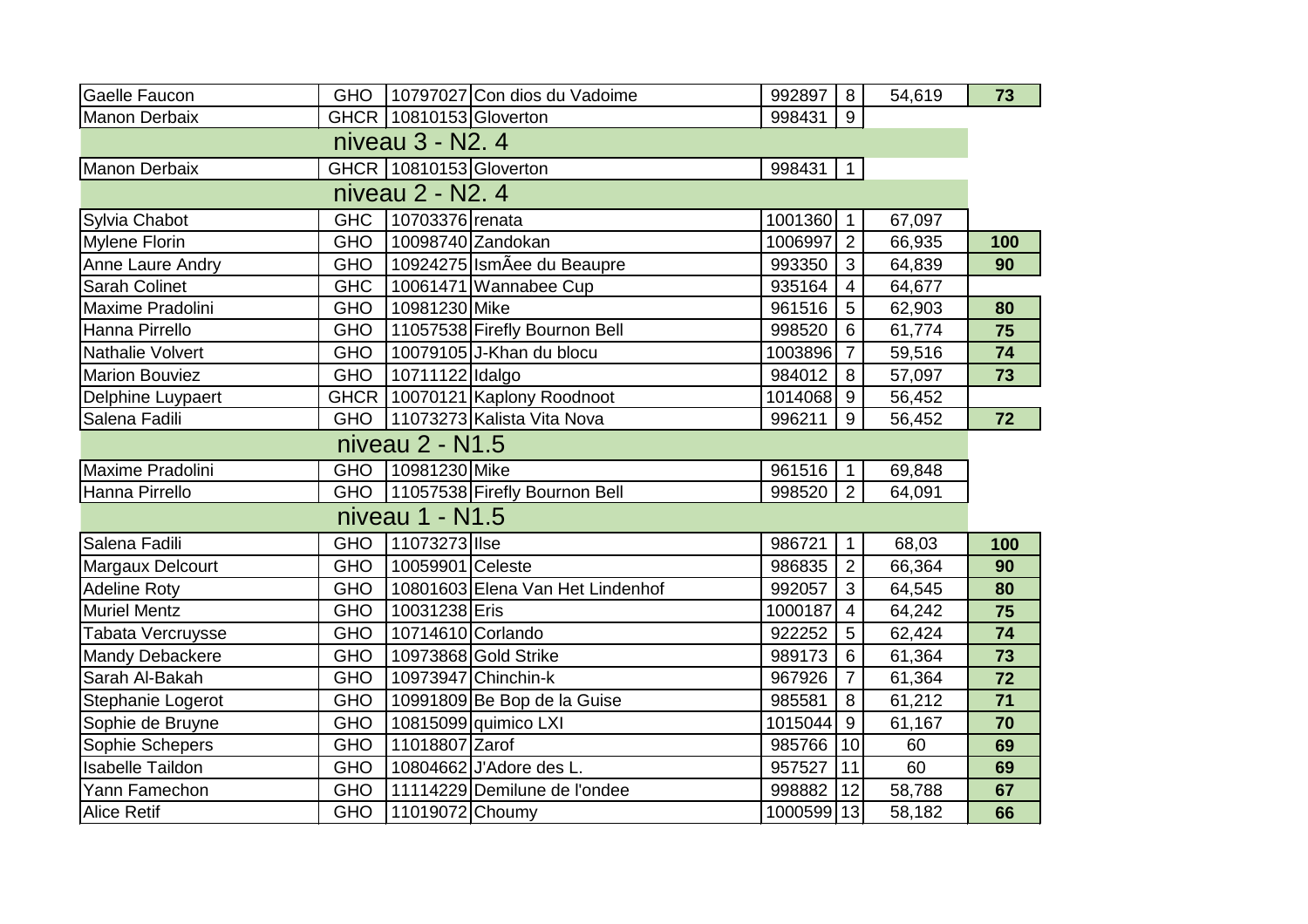| Enora Dufrane           | <b>GHO</b> |                               | 11028195 O'brion Des Rocs                      | 920915   14 |                 | 55,758          | 65  |
|-------------------------|------------|-------------------------------|------------------------------------------------|-------------|-----------------|-----------------|-----|
| <b>Adeline Genain</b>   | <b>GHO</b> | 10815237 Disparate            |                                                | 1009097 15  |                 | 51,364          | 64  |
| Lea Onou                |            |                               | GEPL 10205103 Freda Gold du Jade               | 1007491 16  |                 |                 |     |
| niveau 1 - Ini 5        |            |                               |                                                |             |                 |                 |     |
| Margaux Delcourt        | <b>GHO</b> | 10059901 Celeste              |                                                | 986835      | $\overline{1}$  | 67,037          |     |
| Sarah Al-Bakah          | GHO        |                               | 10973947 Chinchin-k                            | 967926      | $\overline{2}$  | 66,852          |     |
| <b>Adeline Roty</b>     | <b>GHO</b> |                               | 10801603 Elena Van Het Lindenhof               | 992057      | $\mathbf{3}$    | 66,481          |     |
| Salena Fadili           | <b>GHO</b> | 11073273 Ilse                 |                                                | 986721      | $\overline{4}$  | 66,111          |     |
| Yann Famechon           | <b>GHO</b> |                               | 11114229 Demilune de l'ondee                   | 998882      | $\overline{4}$  | 66,111          |     |
| <b>Alice Retif</b>      | <b>GHO</b> | 11019072 Choumy               |                                                | 1000599     | 6               | 65,185          |     |
| Tabata Vercruysse       | <b>GHO</b> | 10714610 Corlando             |                                                | 922252      | $\overline{7}$  | 64,259          |     |
| <b>Enora Dufrane</b>    | <b>GHO</b> |                               | 11028195 O'brion Des Rocs                      | 920915      | 8               | 63,704          |     |
| Sophie Schepers         | <b>GHO</b> | 11018807 Zarof                |                                                | 985766      | 9               | 63,519          |     |
| <b>Isabelle Taildon</b> | <b>GHO</b> |                               | 10804662 J'Adore des L.                        | 957527      | 10              | 61,852          |     |
|                         |            | Chevaux de 4 ans              |                                                |             |                 |                 |     |
| <b>Benedicte Renson</b> |            | GHCR   10728452 Triumph       |                                                | 1015088 1   |                 | 75              |     |
| Sofie Mechele           | <b>GHO</b> |                               | 10007705 Voldemort D?O                         | 1009509     | $\overline{1}$  | $\overline{75}$ |     |
| <b>Benjamin De Reus</b> |            |                               | GHCR   10708447 Lexon White                    | 1017180     | $\mathbf{3}$    | 74              |     |
| Sophie de Bruyne        | <b>GHO</b> | 10815099 Nashville            |                                                | 1016693     | $\overline{4}$  | 66              |     |
| Angelique Deliener      | <b>GHO</b> |                               | 10034982 French Affair Eslavita                | 1017555 5   |                 | 63              |     |
| <b>Emiel Devos</b>      |            |                               | WVUR 10087453 Sunshine Van Jonckhoeve          | 1017570 6   |                 | 62              |     |
| Axelle Lecroart         |            |                               | GHO   10074389 Izac du Quesnoy                 | 1017755 7   |                 | 62              |     |
| Chevaux de 5 ans / LEWB |            |                               |                                                |             |                 |                 |     |
| Saskia Hambrouck        |            | <b>HGVBB</b> 10452297 Fabiolo |                                                | 1009614 1   |                 | 77,8            |     |
| Jessie Marchand         |            |                               | GEPL 10730217 EWalDress Diva di Danone du Jade | 1008060 2   |                 | 76,4            |     |
| Sophie de Bruyne        | <b>GHO</b> | 10815099 Mylinda              |                                                | 1011079 3   |                 | 74              |     |
| R.L.M. niveau 1         |            |                               |                                                |             |                 |                 |     |
| Muriel Mentz            | <b>GHO</b> | 10031238 Eris                 |                                                | 1000187     | $\overline{1}$  | 64,375          | 100 |
| Loredana Di Pierro      | <b>GHO</b> | 10045642 Nina                 |                                                | 1001325     | 2               | 61,969          | 90  |
| <b>Line Maroil</b>      | <b>GHO</b> |                               | 10216457 Pretty Boy                            | 984834      | 3               | 60,5            | 80  |
| Adeline Genain          | <b>GHO</b> | 10815237 Disparate            |                                                | 1009097     | $\overline{4}$  | 53,375          | 75  |
| <b>Cindy Dutrieux</b>   |            |                               | WVUR 10960887 Castanedo                        | 1000296     | $5\phantom{.0}$ |                 |     |
| R.L.M. niveau 3         |            |                               |                                                |             |                 |                 |     |